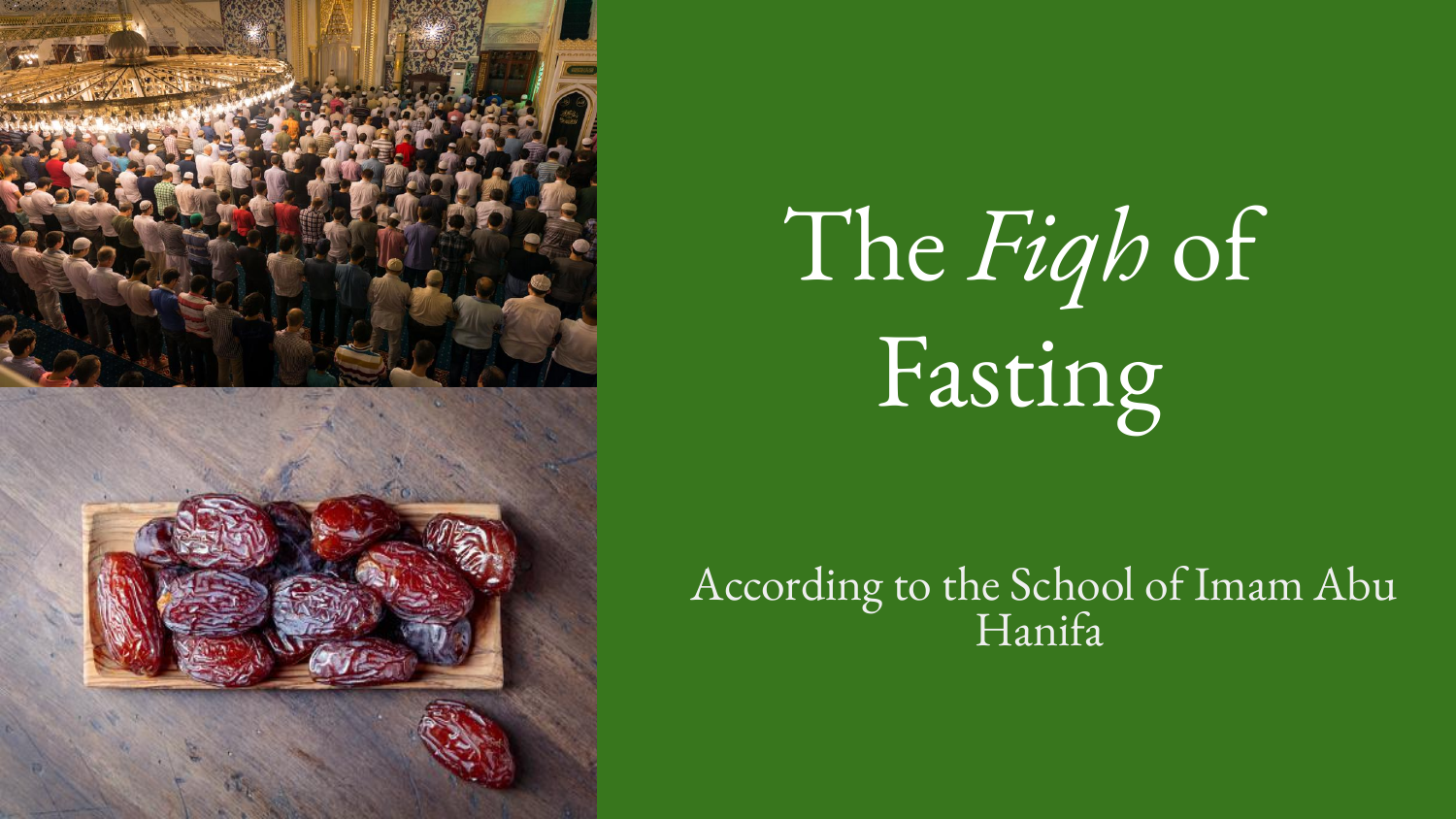'*O you who believe, fasting is prescribed on you as it was prescribed for those before you so that you may attain piety*.' (Quran 2:183)

The Prophet (Allah bless him and give him peace) said, '**Whoever fasts Ramadan with belief and anticipation of a reward, his past sins are forgiven**.' (al-Bukhari)



FASTING IS THE FOURTH PILLAR OF ISLAM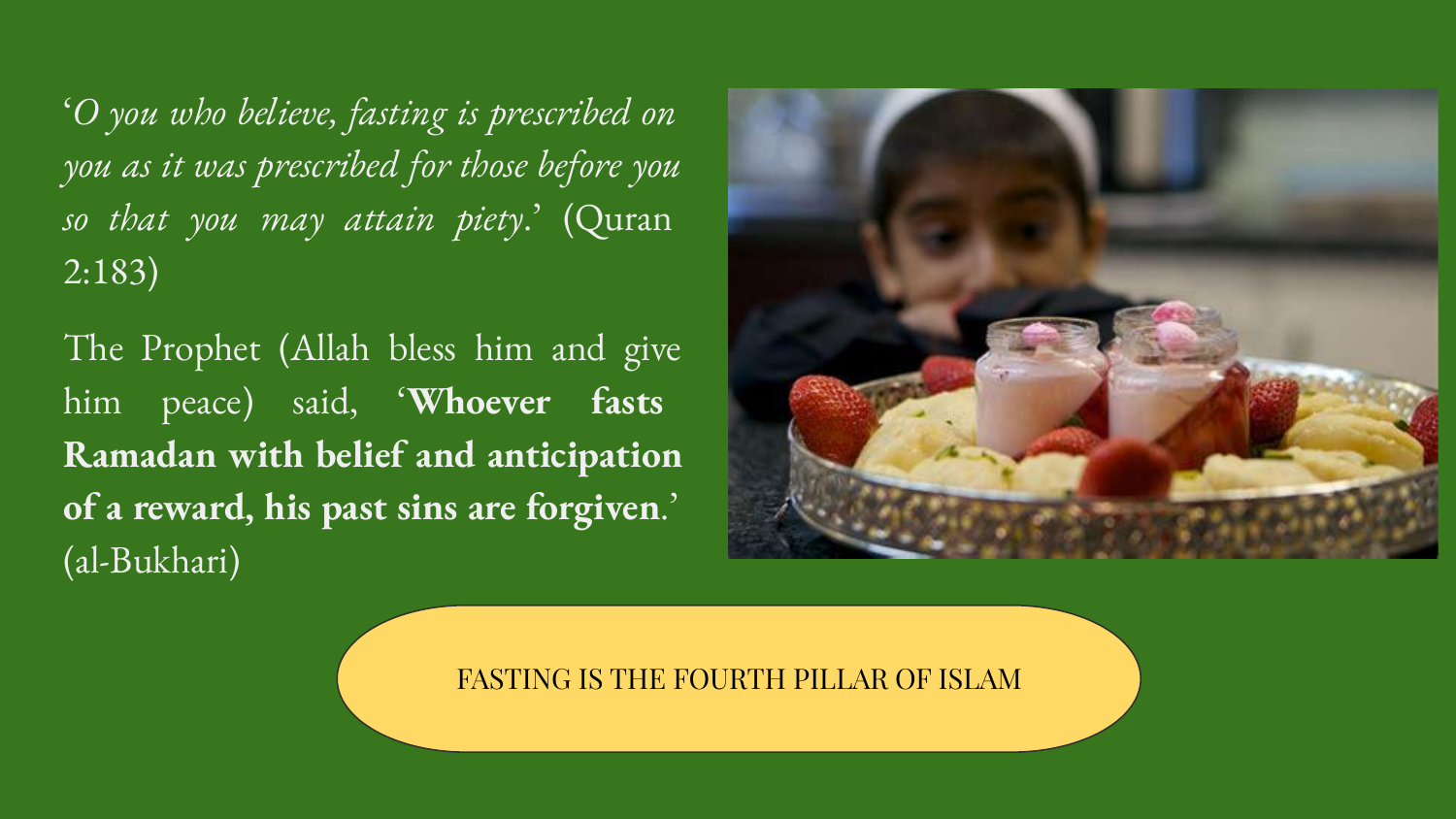# **LEARNING OBJECTIVES**

- 1. Review the five rulings of Shariah
- 2. Review the four types of authority in revealed texts
- 3. Understand the division of legal rulings in the Hanafi school
- 4. The definition of fasting
- 5. The types of fasts
- 6. When is Ramadan established? Moon sighting vs. Calculation

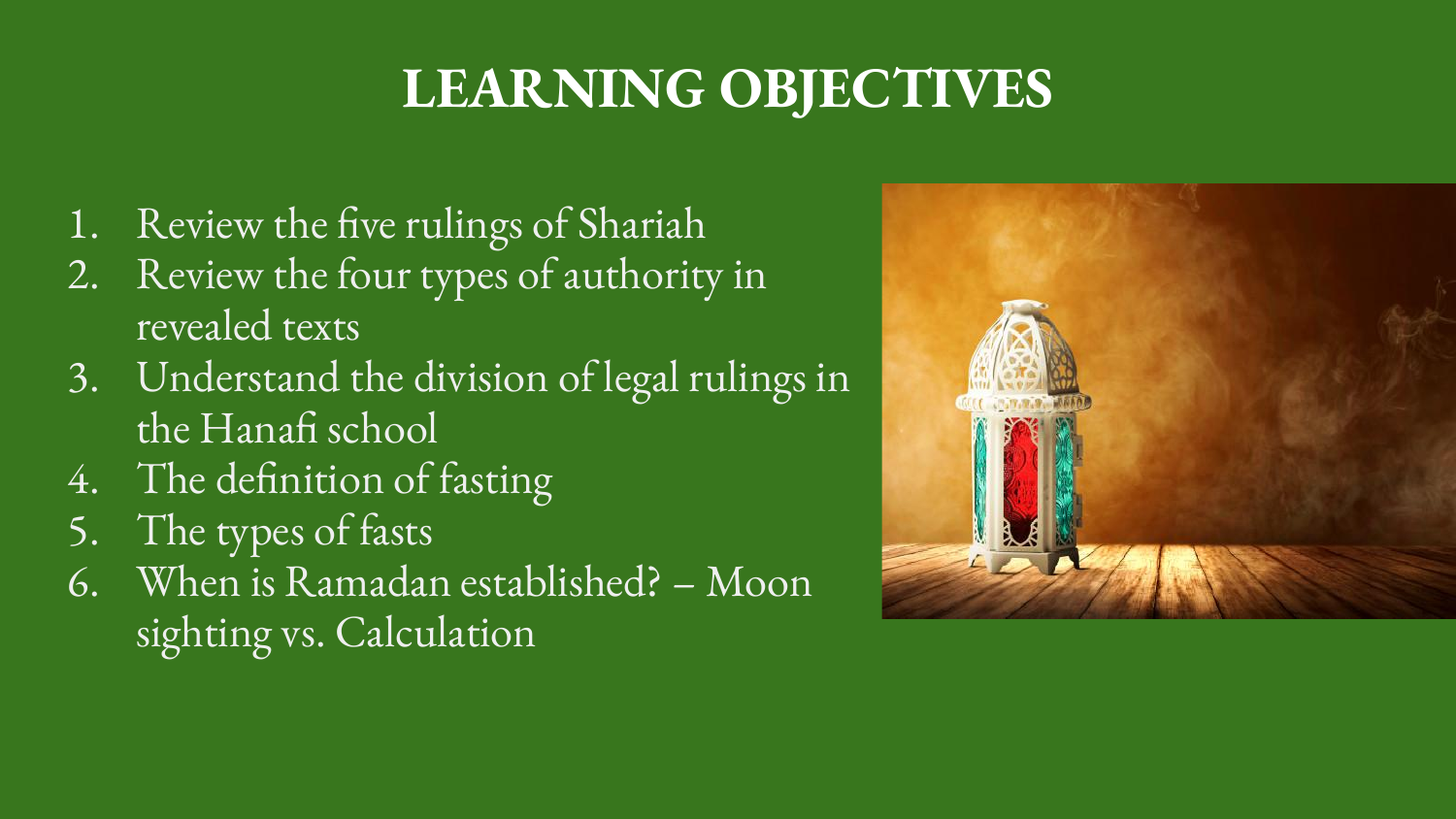### **REVIEW OF THE FIVE LEGAL RULINGS**

1] Obligatory (*Wajib*) 2] Recommended (*Mustahabb*) 3] Neutral (*Mubah*) 4] Disliked (*Makruh*) 5] Unlawful (*Haram*)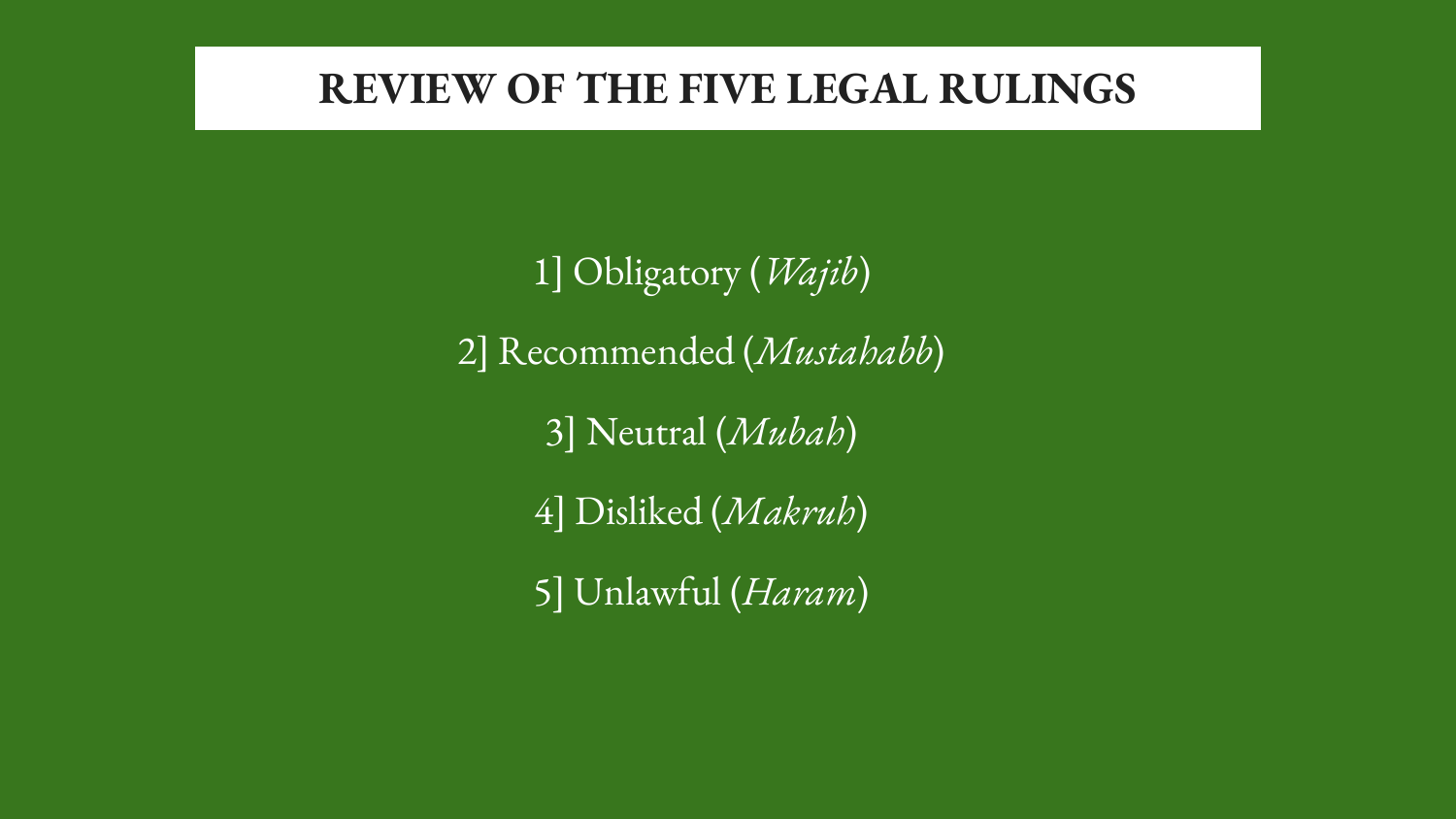### **THE FOUR LEVELS OF AUTHORITY IN REVEALED TEXTS**

### **TRANSMISSION OF TEXT**

- 1. *Qat'i al-Wurud* (Clear-cut transmission)
- 2. *Zanni al-Wurud* (Probabilistic transmission)

### **MEANING INDICATED IN TEXT**

- 1. *Qat'i al-Dilala* (Clear-cut indication)
- 2. *Zanni al-Dilal* (Probabilistic indication)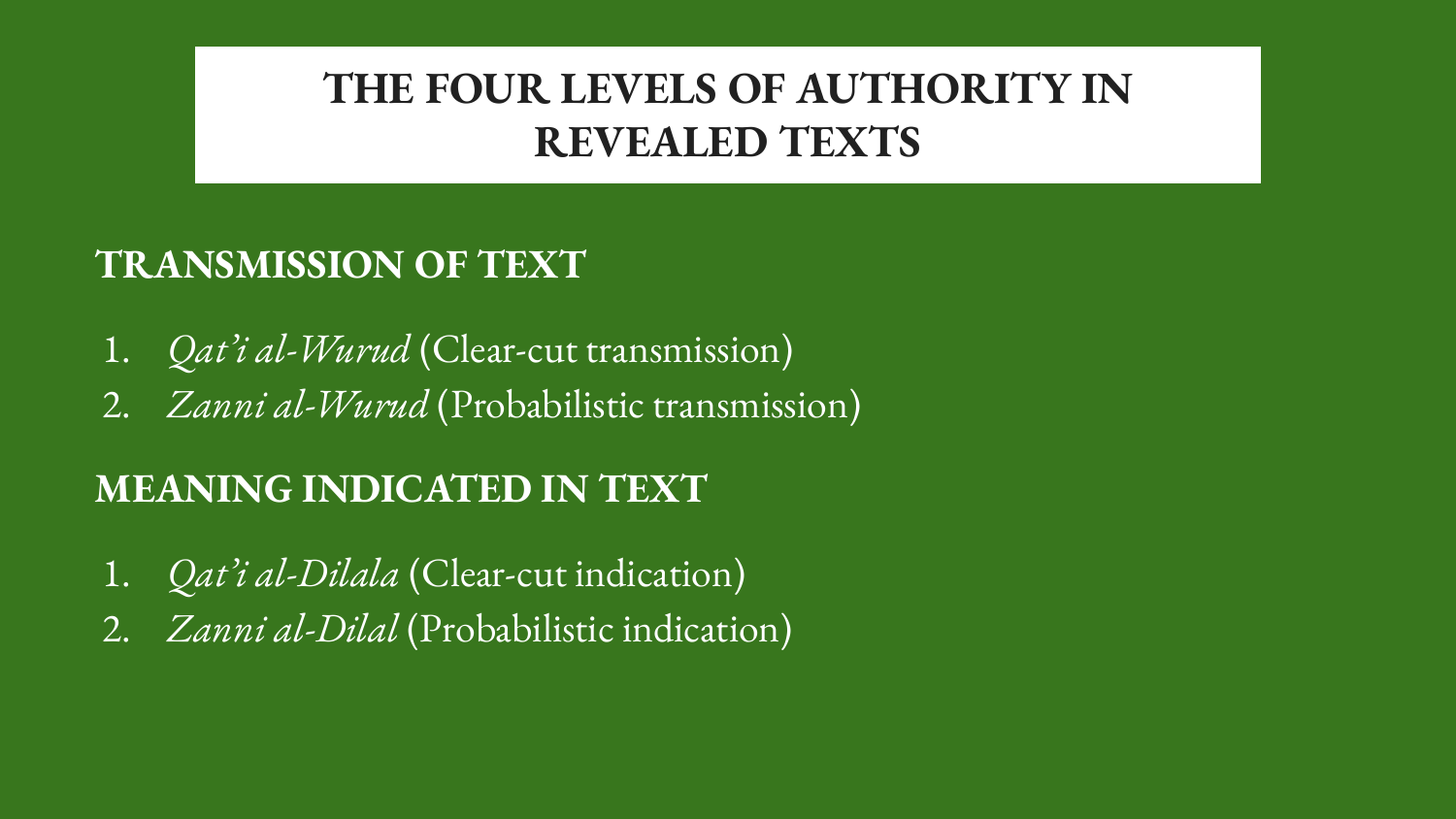### **FOUR POSSIBILITIES WITH REVEALED TEXTS**

- 1] Clear-cut transmission + Clear-cut indication =*qat'i*
- 2] Clear-cut transmission + Probabilistic indication =*zanni*
- 3] Probabilistic transmission + Clear-cut indication =*zanni*
- 4] Probabilistic transmission + probabilistic indication =*zanni*

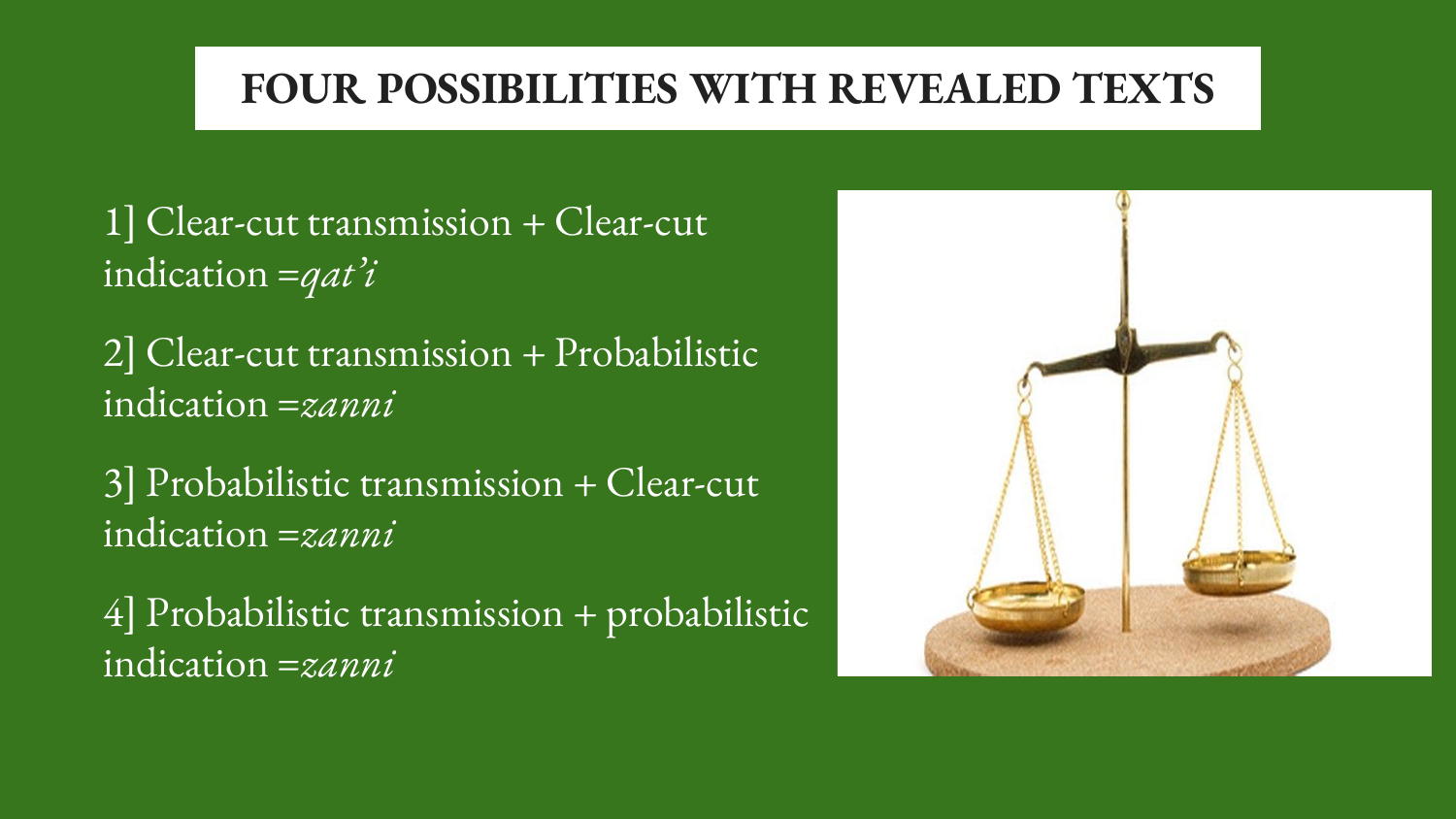### **LEGAL RULINGS IN THE HANAFI SCHOOL**

1] The 'Five legal rulings' are broadly agreed upon by all.

2] In the Hanafi school, however, the jurists have a different division based on what is *Qat'i* and what is *Zanni* in its transmission (*wurud*) and indication (*dilala*)

3] This is important to know because it is reflected in the types of legal rulings covered in law according to the Hanafi school.

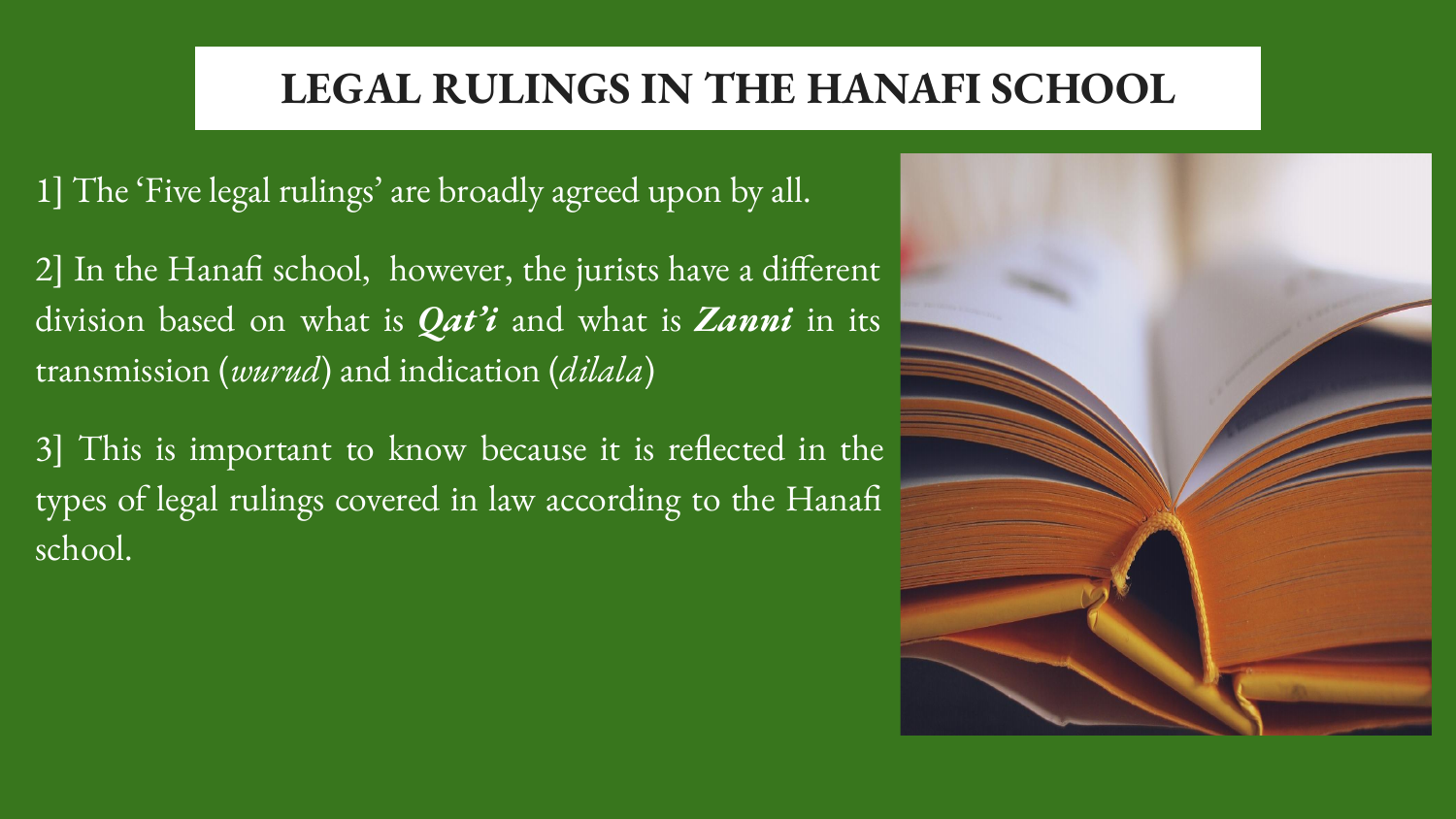### **POSITIVE COMMAND (***AMR***)**

#### **MANDATORY**:

- a) *Fard*–text and meaning are definitive (*qat'i*).
- b) *Wajib*–text or meaning is not definitive (*zanni*).

### **VOLUNTARY**:

*Sunna*

-*Mu'akkada* (highly emphasised) -*Ghayr Mu'akkada* (not highly emphasized) -*Nafl* (voluntary/superagatory) -*Mustahabb* (recommended)

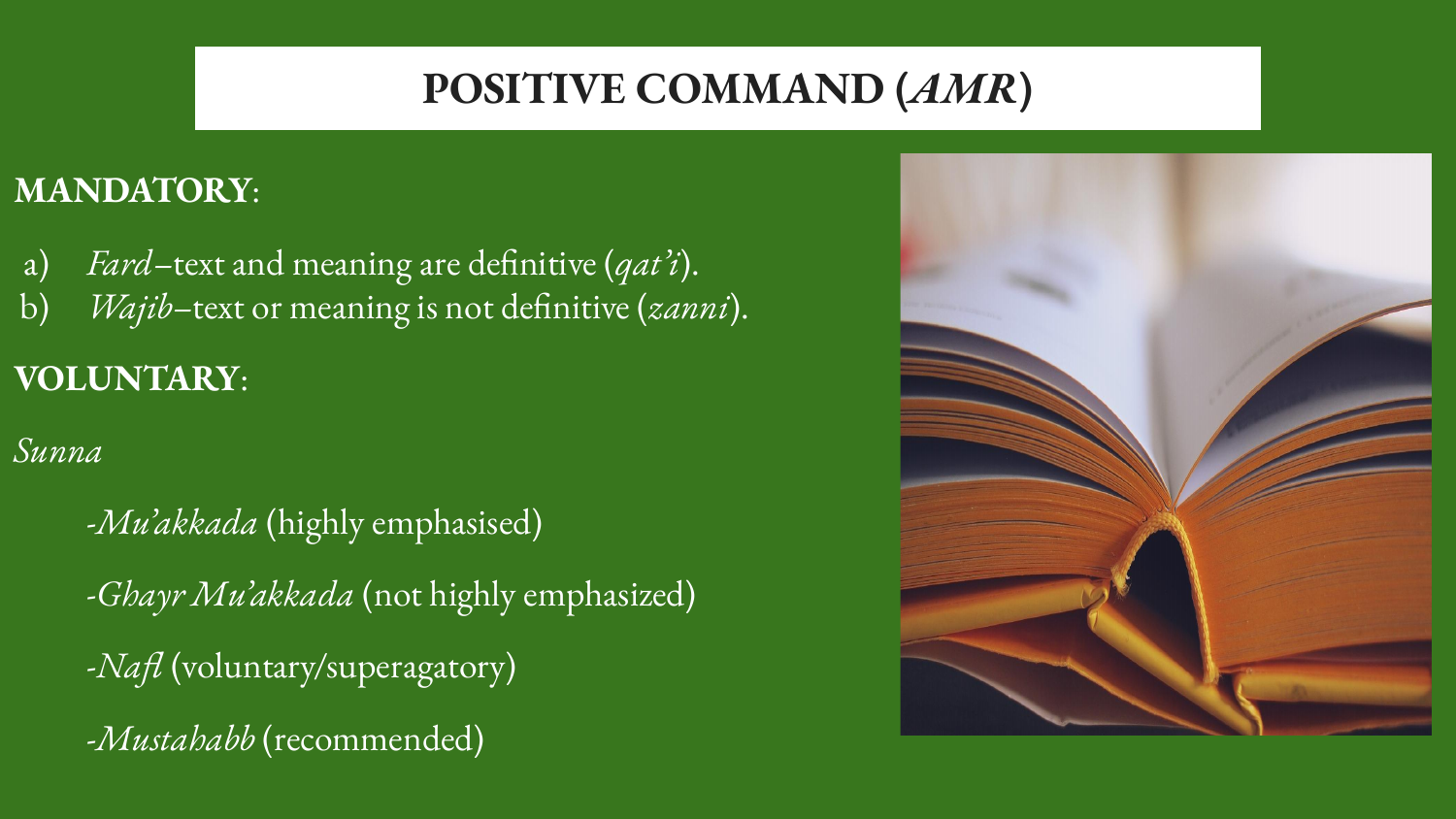### **PROHIBITION (***NAHY***)**

- 1] *Haram*–clear-cut text and transmission.
- 2] *Makruh Tahrimi* (prohibitively disliked) when the text establishing it is not *qat'i*.
- 3] *Makruh Tanzihi* (mildly disliked).

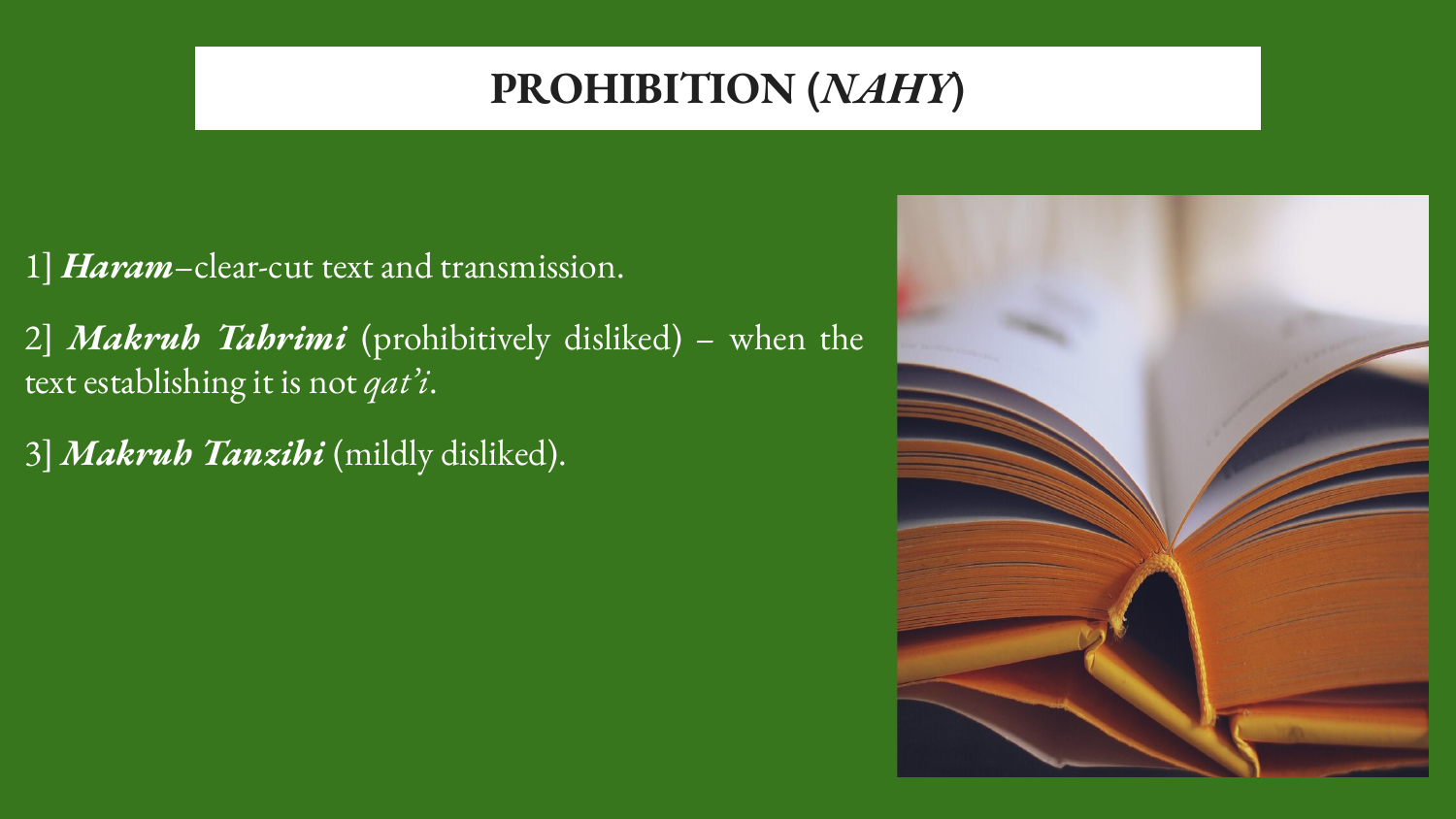# **What is Fasting?**

Linguistically, the word fasting means **unconditional 'restraint'** (*imsak*).

According to the Law, fasting is the act of:

**'Refraining from entering anything into the body cavity, whether deliberately or accidentally, or engaging in intercourse, from true dawn to the time the sun sets, accompanied with the intention of fasting from individuals who are permitted to fast.'**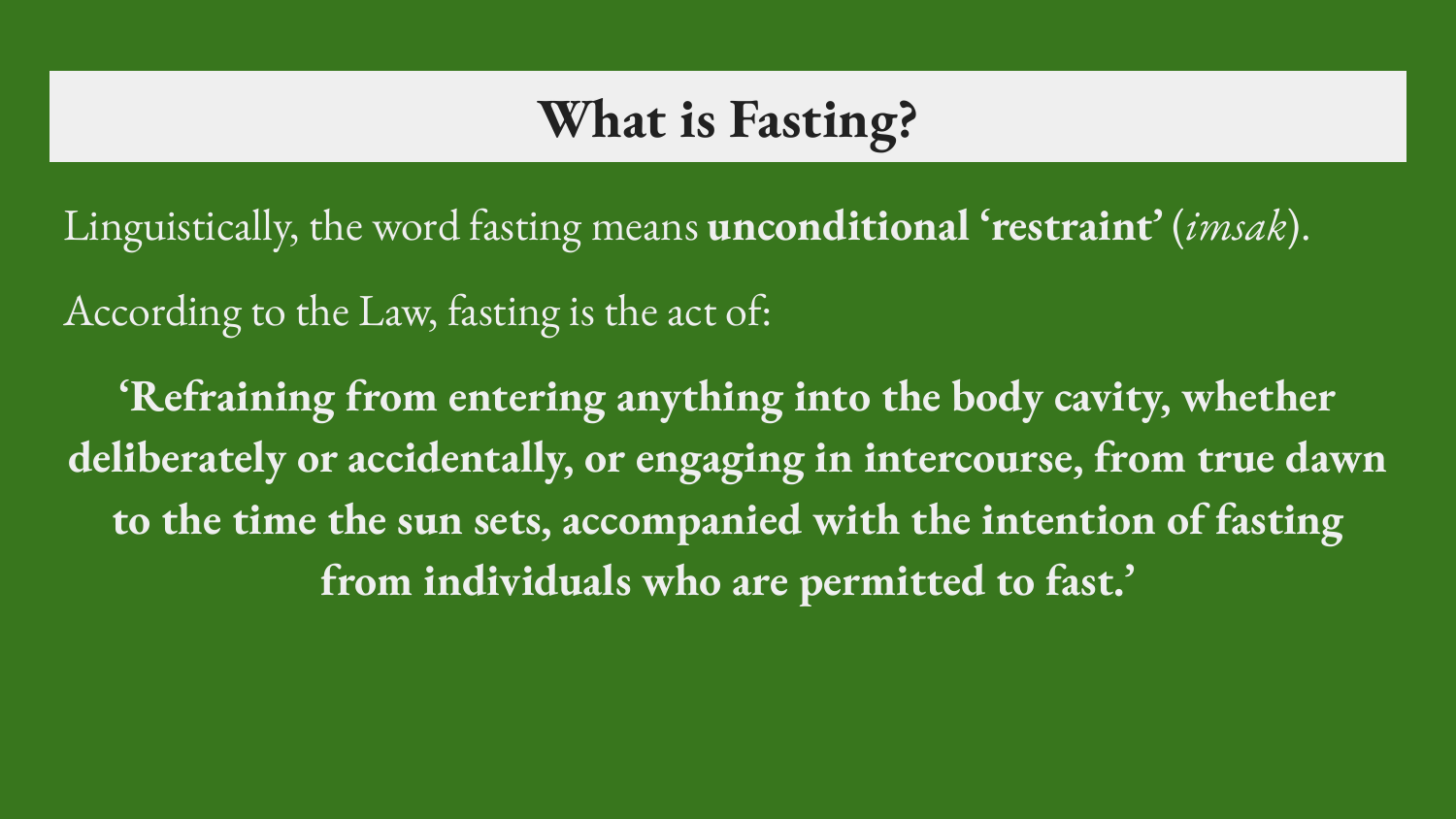# **Types of Fasts**

- **1. Obligatory (***Fard***)**
- **2.** The current Ramadan (*ada'*)
- a) Makeup fasts from previous Ramadans (*qada'*).

#### **2. Mandatory (***Wajib***)**

- a) *Kaffara* fasts that are expiations
- b) *Nadhr*  vowed fasts
- c) Makeup of broken voluntary (*nafl*) fast

#### **3.** *Sunna*

a) 'Ashura along with either the 9th or 11th (*makruh* to only fast the 10th)

#### **4.** *Mustahabb/Mandub*

- a) Three days a month (13th, 14th, 15th a separate recommended aspect)
- b) Mondays and Thursdays
- c) Six days in Shawwal, either consecutively or spread out in month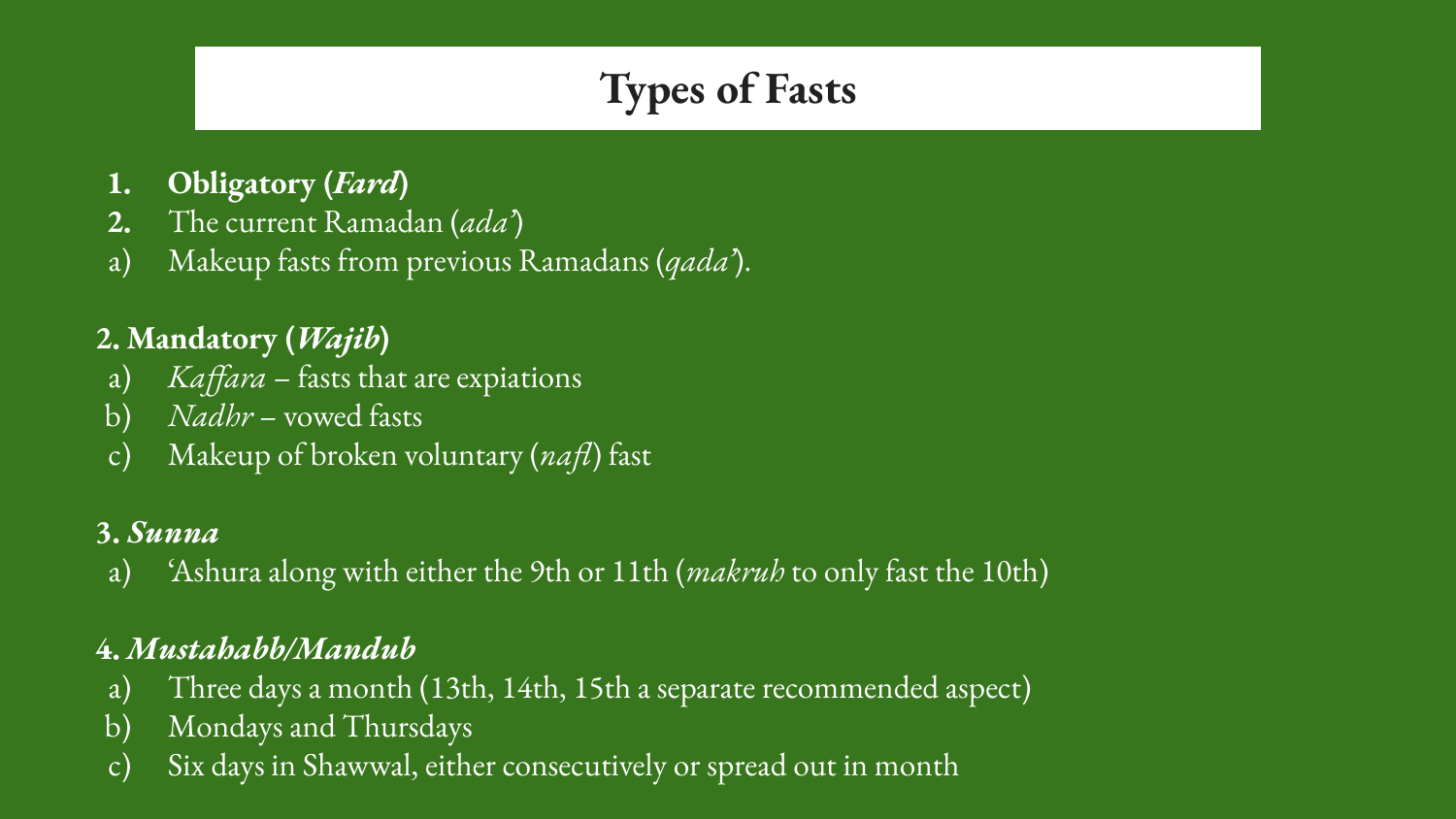# **Types of Fasts**

**5. Voluntary (** $naf$ **)** – any other day as long as it's not disliked

#### **6. Prohibitively disliked** (*makruh tahrim*i)

- a) Days of Eid
- b) Days of *Tashriq* (three days after Eid al-Adha)

#### **7. Mildly disliked** (*makruh tanzihi*):

- a) Singling out: -Friday -Saturday -*Nayruz* (a *Persian spring holiday) -*Mahrajan (a Persian autumn holiday)....[*this would apply to other non-Muslim holidays*]
- b) Consecutive fasting (*wisal*) –fasting two or more days without eating in between
- c) Perpetual fasting (s*awm al-dahr*) fasting for the entire year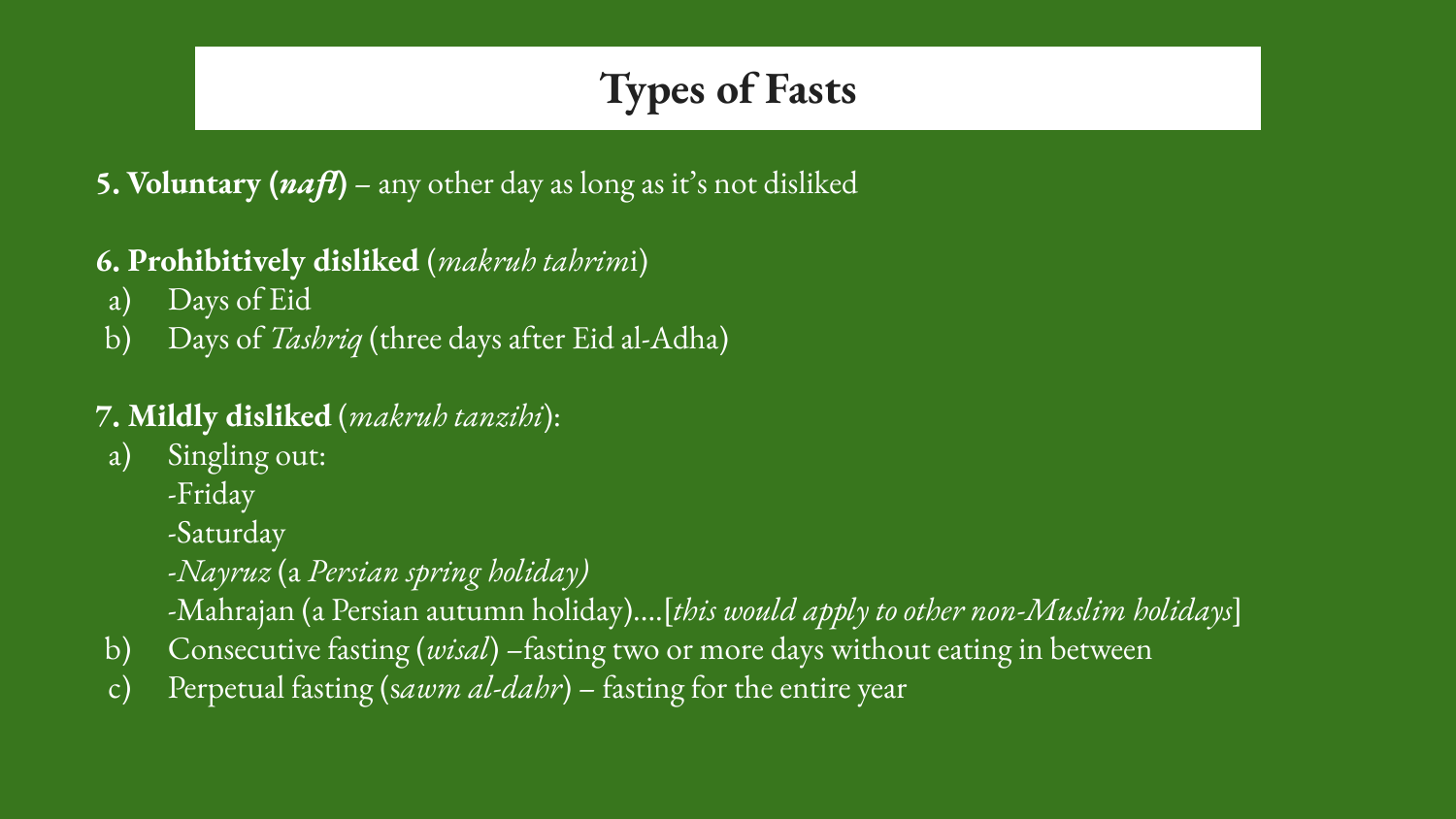# **Upon Whom is Fasting in Ramadan Obligatory?**

Fasting the month of Ramadan is obligatory upon every Muslim, male and female, who is **sane** and **pubescent**.

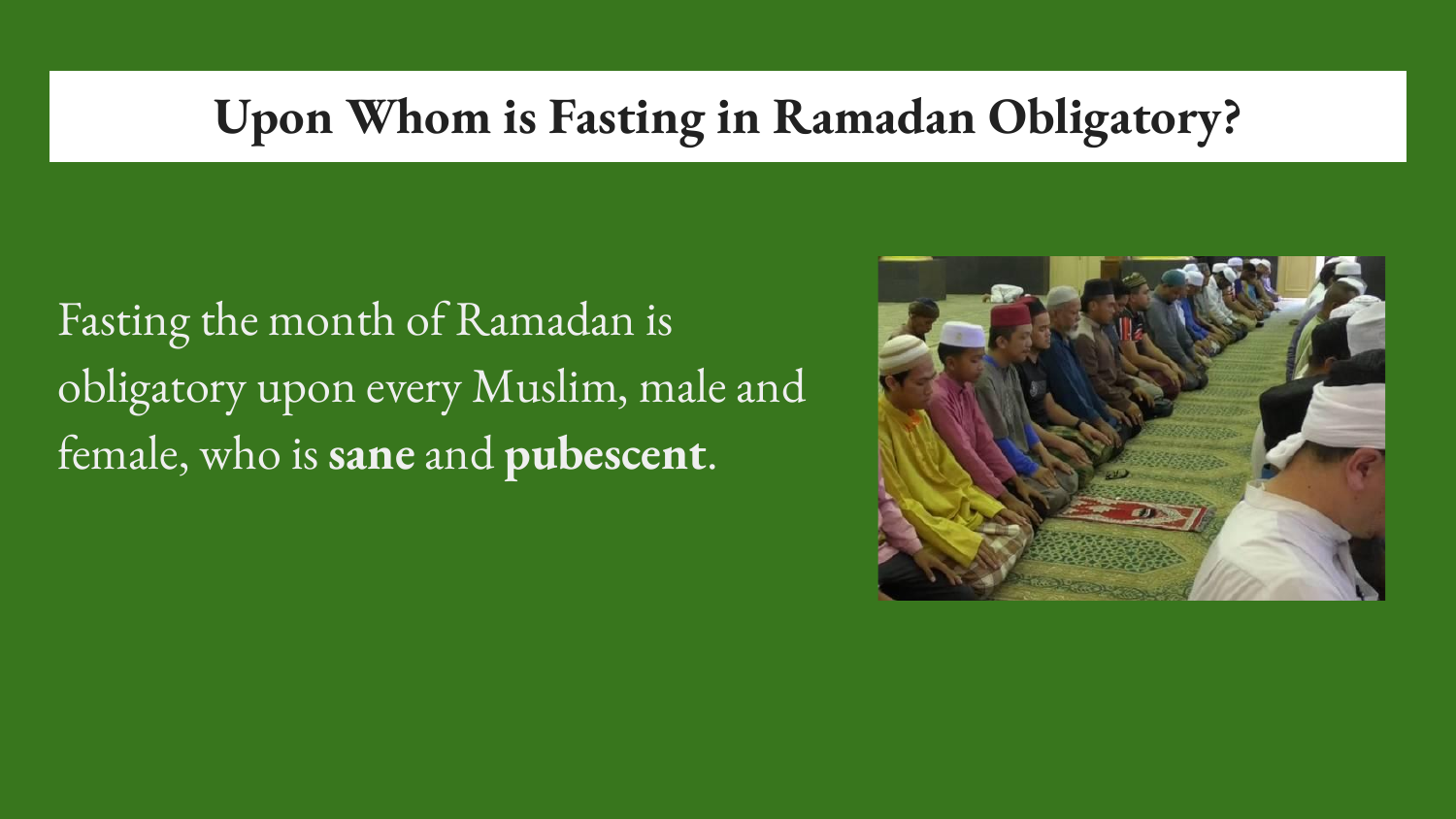### **When Does Fasting Become Obligatory?**

# فَمَن شَھِدَ مِنكُمُ ٱلشَّھۡ رَ فَلۡیَصُمۡ ھُۖ *'So whoever among you witnesses it, let him fast…'*

The beginning of Ramadan is established by: A] The sighting of the crescent moon, or; B] The completion of thirty days of Sha'ban. (It is disliked to fast on the 'Day of Doubt' (*Yawm al-Shakk*), i.e., the day after the 29th of Sha'ban).

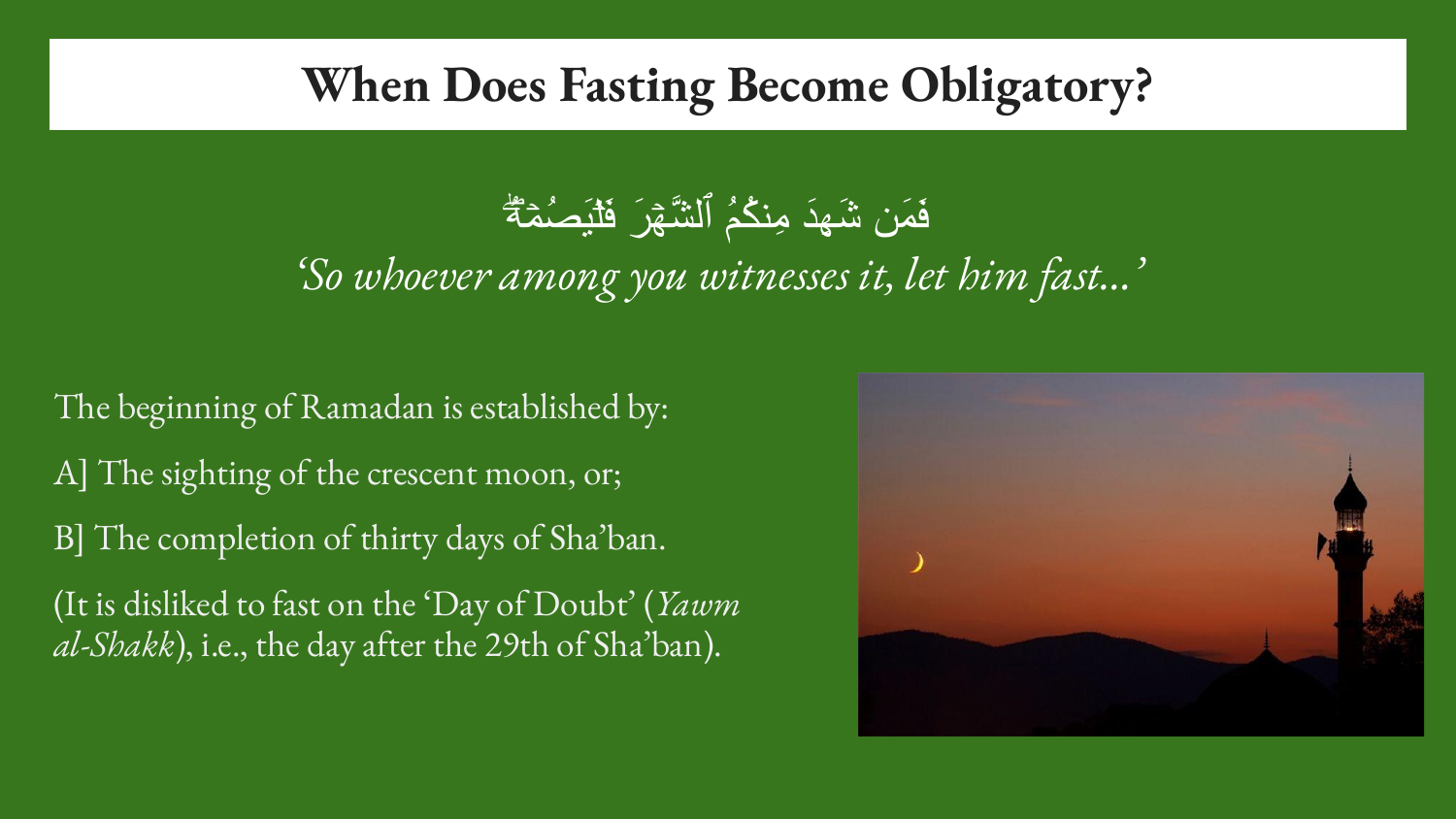# **MOONSIGHTING ISSUES**

#### **Beginning of Ramadan**

- a) Cloudy: One upright person is enough.
- b) Clear: Multiple witnesses required.

#### **End of Ramadan**

- a) Cloudy: Two free males or one male and two females
- b) Clear: Large body of people (determined by Qadi)

*\*If one person sees it on a cloudy day and the Qadi rejects his testimony, he still fasts.*

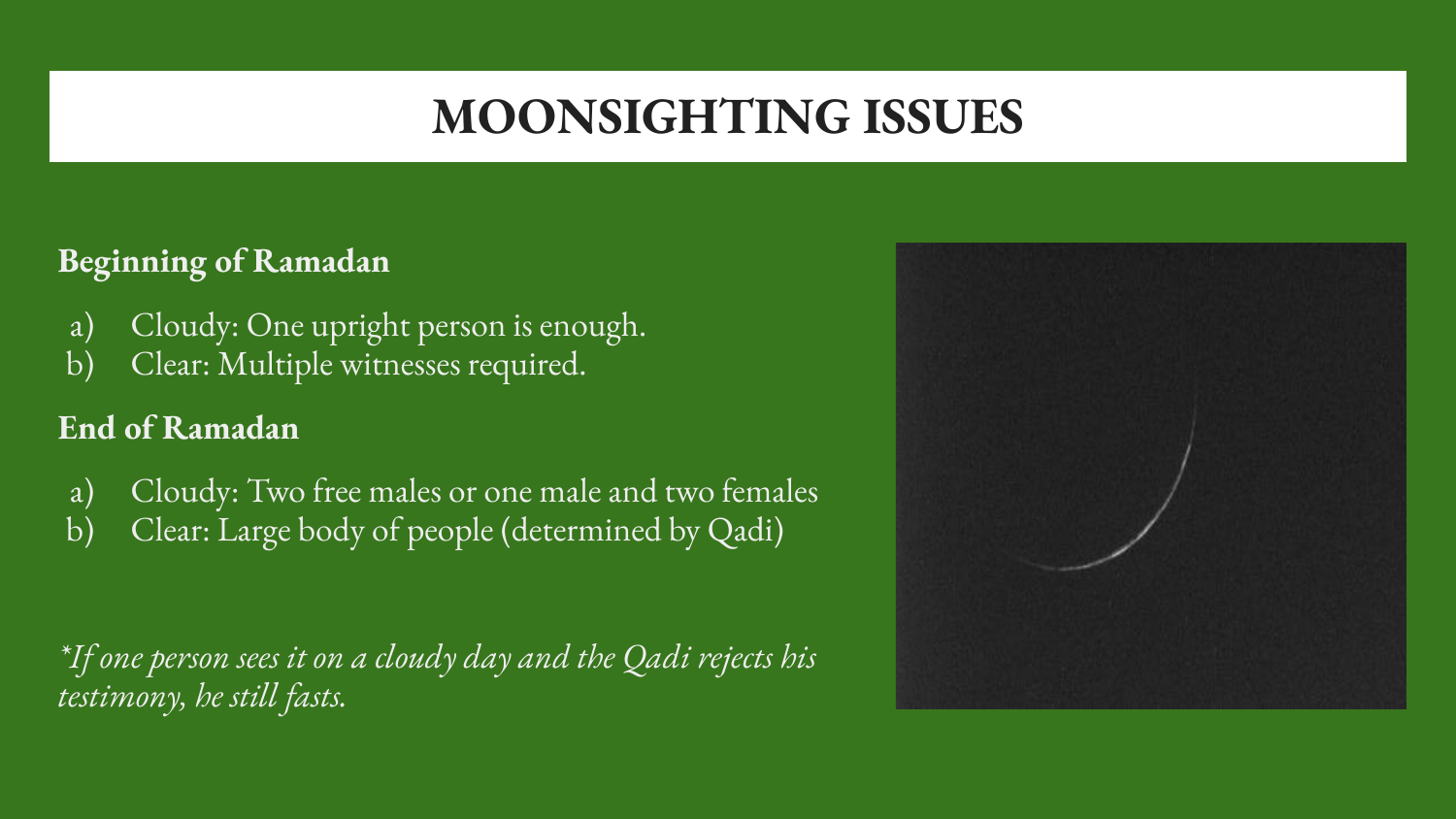# **MOONSIGHTING ISSUES**

1] The beginning of Ramadan is not a private matter for people to decide. Possible sightings are raised to the Qadi who will then consider to accept or reject the sighting.

2] This is why there is rarely a disagreement among people in a Muslim country over the start date.

3] The process of establishing and announcing the date ensures the communal objective of Ramadan.

4] As religious minorities without authorities (the Wild Wild West), each community will either:

- a) Go with local sighting
- b) Go with global sighting
- c) Follow astronomical calculations

5] Each of these methods has a basis within the four schools of law:

- **Astronomical calculations** a strong view in the Shafi'i school (but not as most think!)
- **Global sighting** held as strongest view in the Hanafi and Hanbali school, and a view in the Maliki school.
- **Local sighting** the strongest view in the Shafi'i school and a view in the Maliki school.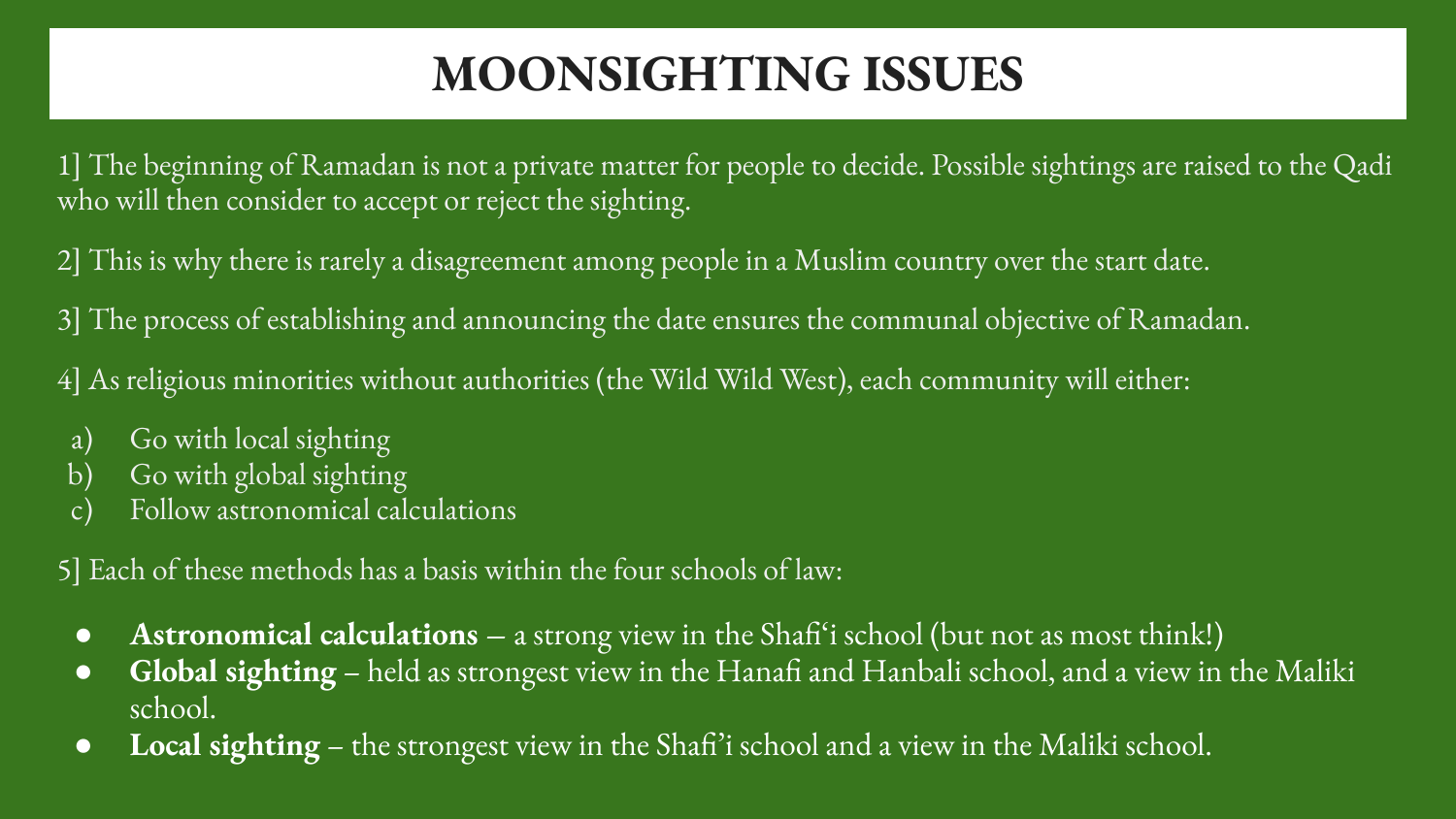# **What is Fasting?**

**'Refraining from entering anything into the body cavity, whether deliberately or accidentally, or engaging in intercourse, from true dawn to the time the sun sets, accompanied with the intention of fasting from individuals who are permitted to fast.'**

- 1. Refraining from entering anything into the body cavity…
- 2. Whether deliberately or accidentally…
- 3. Or engaging in intercourse…
- 4. From true dawn to the time the sun sets…
- 5. Accompanied with the intention of fasting…
- 6. From individuals who are permitted to fast.